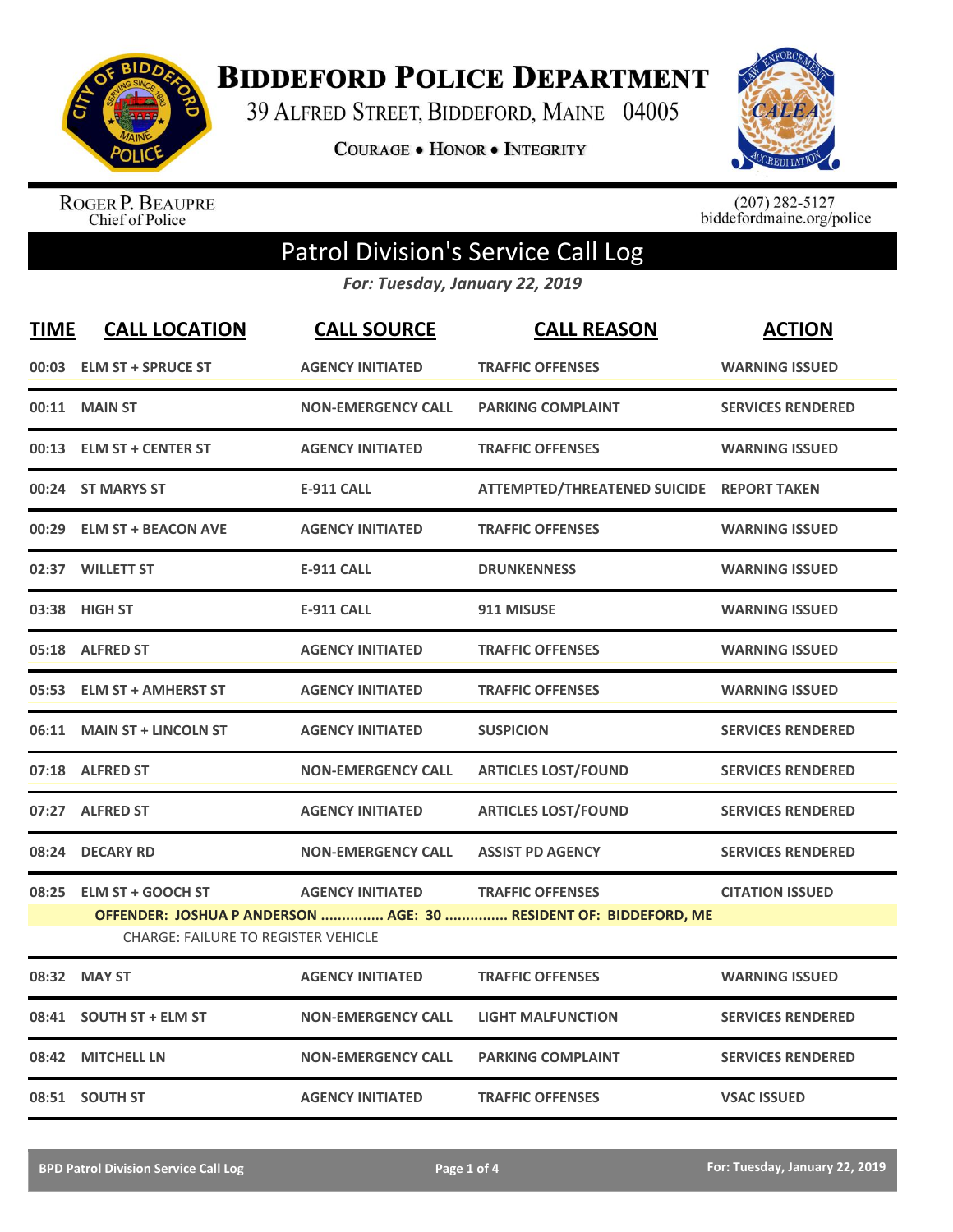| <b>TIME</b> | <b>CALL LOCATION</b>                             | <b>CALL SOURCE</b>        | <b>CALL REASON</b>                                                                  | <b>ACTION</b>               |
|-------------|--------------------------------------------------|---------------------------|-------------------------------------------------------------------------------------|-----------------------------|
|             | 09:12 ELM ST                                     | <b>E-911 CALL</b>         | 911 MISUSE                                                                          | <b>SERVICES RENDERED</b>    |
|             | 09:13 SOUTH ST                                   | <b>AGENCY INITIATED</b>   | <b>TRAFFIC OFFENSES</b>                                                             | <b>WARNING ISSUED</b>       |
|             | 09:16 ALFRED ST                                  | <b>WALK-IN AT STATION</b> | <b>COURT ORDERED CHECK IN</b>                                                       | <b>SERVICES RENDERED</b>    |
|             | 09:28 SUMMER ST                                  | <b>NON-EMERGENCY CALL</b> | <b>DISTURBANCE / NOISE</b>                                                          | <b>WARNING ISSUED</b>       |
|             | 09:36 ALFRED ST<br><b>CHARGE: PROBATION HOLD</b> | <b>NON-EMERGENCY CALL</b> | <b>PROBATION HOLD</b><br>OFFENDER: ANGELA SAWYER  AGE: 37  RESIDENT OF: SANFORD, ME | <b>ARREST(S) MADE</b>       |
|             | 09:37 ALFRED ST                                  | <b>AGENCY INITIATED</b>   | <b>TRAFFIC OFFENSES</b>                                                             | <b>WARNING ISSUED</b>       |
| 09:38       | <b>GREEN ST + CENTER ST</b>                      | <b>AGENCY INITIATED</b>   | <b>TRAFFIC OFFENSES</b>                                                             | <b>WARNING ISSUED</b>       |
|             | 10:04 OLD HOLLIS RD                              | <b>AGENCY INITIATED</b>   | <b>PAPERWORK</b>                                                                    | <b>PAPERWORK NOT SERVED</b> |
|             | 10:11 HILL ST                                    | <b>AGENCY INITIATED</b>   | <b>TRAFFIC OFFENSES</b>                                                             | <b>WARNING ISSUED</b>       |
|             | 10:12 ALFRED ST                                  | <b>AGENCY INITIATED</b>   | <b>PAPERWORK</b>                                                                    | <b>PAPERWORK NOT SERVED</b> |
|             | 10:13 MAPLEWOOD AVE                              | <b>E-911 CALL</b>         | 911 MISUSE                                                                          | <b>WARNING ISSUED</b>       |
|             | 10:24 ROBERTS ST                                 | <b>AGENCY INITIATED</b>   | <b>PAPERWORK</b>                                                                    | <b>PAPERWORK SERVED</b>     |
| 10:35       | <b>ST MARYS ST</b>                               | <b>NON-EMERGENCY CALL</b> | <b>ANIMAL COMPLAINT</b>                                                             | <b>SERVICES RENDERED</b>    |
|             | 10:41 OCEAN AVE                                  | <b>NON-EMERGENCY CALL</b> | <b>ANIMAL COMPLAINT</b>                                                             | <b>SERVICES RENDERED</b>    |
|             | 10:49 WEST ST                                    | <b>AGENCY INITIATED</b>   | <b>TRAFFIC OFFENSES</b>                                                             | <b>WARNING ISSUED</b>       |
|             | 11:41 SUMMER ST                                  | <b>AGENCY INITIATED</b>   | <b>PAPERWORK</b>                                                                    | <b>PAPERWORK SERVED</b>     |
|             | 12:00 OAK ST                                     | <b>AGENCY INITIATED</b>   | <b>PAPERWORK</b>                                                                    | <b>PAPERWORK NOT SERVED</b> |
|             | 12:10 GREENFIELD LN                              | <b>AGENCY INITIATED</b>   | <b>PAPERWORK</b>                                                                    | <b>NEGATIVE CONTACT</b>     |
|             | 12:11 WILLETT ST                                 | <b>NON-EMERGENCY CALL</b> | <b>ASSIST CITIZEN</b>                                                               | <b>SERVICES RENDERED</b>    |
|             | 12:37 ELM ST                                     | <b>AGENCY INITIATED</b>   | <b>TRAFFIC OFFENSES</b>                                                             | <b>WARNING ISSUED</b>       |
|             | 12:49 JANELLE ST + ELM ST                        | <b>AGENCY INITIATED</b>   | <b>TRAFFIC OFFENSES</b>                                                             | <b>WARNING ISSUED</b>       |
|             | 13:03 LINCOLN ST                                 | <b>E-911 CALL</b>         | 911 MISUSE                                                                          | <b>NO ACTION REQUIRED</b>   |
|             | 13:08 LINCOLN ST                                 | <b>E-911 CALL</b>         | 911 MISUSE                                                                          | <b>NO ACTION REQUIRED</b>   |
|             | 13:10 ELM ST + TRAVERS ST                        | <b>AGENCY INITIATED</b>   | <b>TRAFFIC OFFENSES</b>                                                             | <b>WARNING ISSUED</b>       |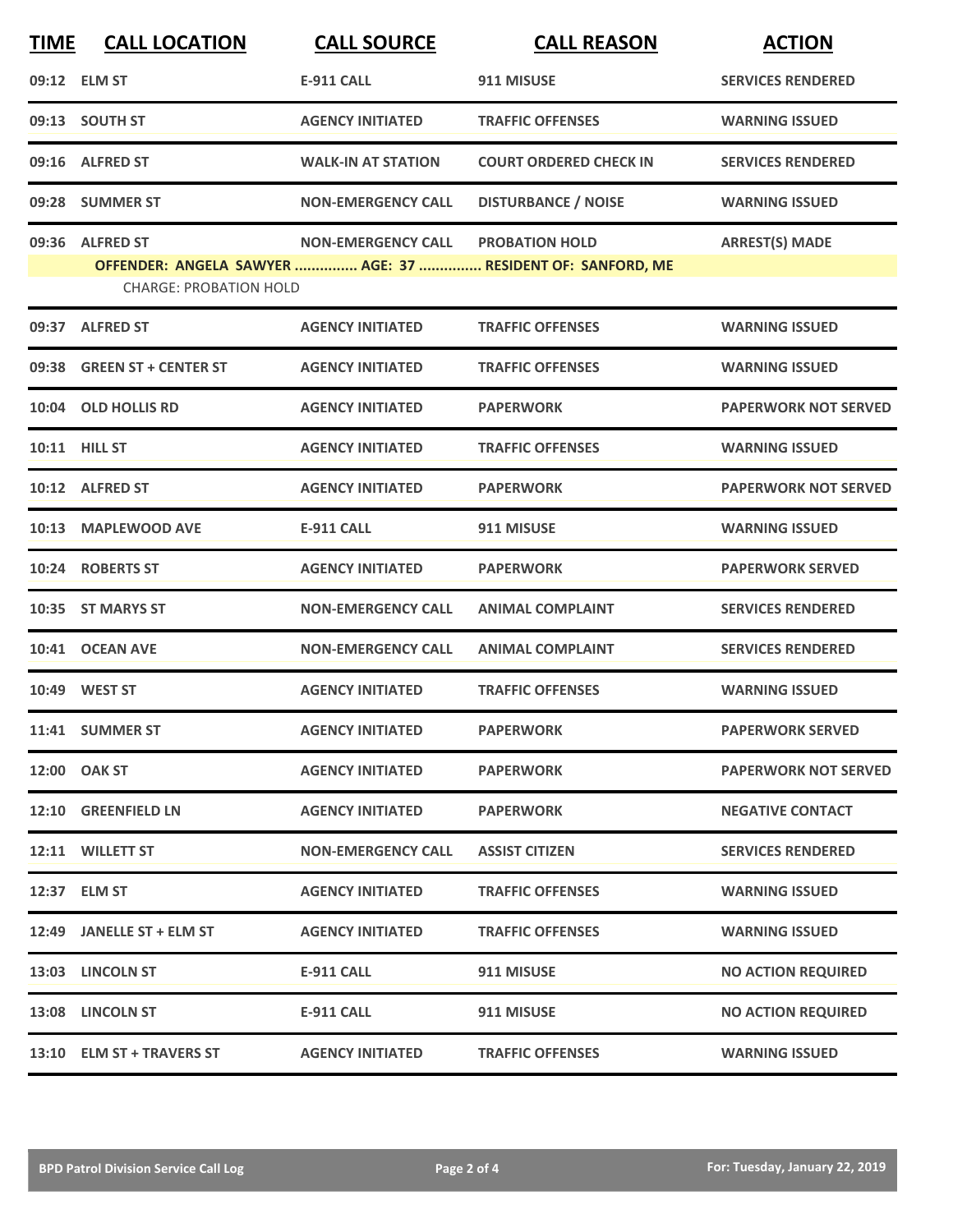## **TIME CALL LOCATION CALL SOURCE CALL REASON ACTION**

| <b>GEORGE ST</b><br>13:19 |  |
|---------------------------|--|
|---------------------------|--|

**13:19 GEORGE ST NON-EMERGENCY CALL FUGITIVE FROM JUSTICE ARREST(S) MADE**

**OFFENDER: JASON ALAN TRICKETT ............... AGE: 48 ............... RESIDENT OF: BIDDEFORD, ME** CHARGE: FUGITIVE FROM JUSTICE CHARGE: WARRANT ARREST

|       | 13:27 ELM ST                                                | <b>E-911 CALL</b>                                                            | <b>SUSPICION</b>                                                                                                 | <b>SERVICES RENDERED</b>     |
|-------|-------------------------------------------------------------|------------------------------------------------------------------------------|------------------------------------------------------------------------------------------------------------------|------------------------------|
|       | 13:41 ELM ST                                                | <b>AGENCY INITIATED</b>                                                      | <b>TRAFFIC OFFENSES</b>                                                                                          | <b>WARNING ISSUED</b>        |
|       | 13:42 ALFRED ST                                             | <b>NON-EMERGENCY CALL</b>                                                    | <b>SUSPICION</b>                                                                                                 | <b>SERVICES RENDERED</b>     |
|       | 13:53 LINCOLN ST                                            | <b>E-911 CALL</b>                                                            | 911 MISUSE                                                                                                       | <b>NO ACTION REQUIRED</b>    |
|       | 14:01 ALFRED ST                                             | <b>WALK-IN AT STATION</b>                                                    | <b>COURT ORDERED CHECK IN</b>                                                                                    | <b>WARNING ISSUED</b>        |
|       | <b>14:20 MAIN ST</b>                                        | <b>NON-EMERGENCY CALL</b>                                                    | <b>MENTAL ILLNESS CASES</b>                                                                                      | <b>NO TRANSPORT</b>          |
|       | 14:27 MAPLEWOOD AVE                                         | <b>E-911 CALL</b>                                                            | 911 MISUSE                                                                                                       | <b>WARNING ISSUED</b>        |
|       | <b>14:32 MAIN ST</b>                                        | <b>AGENCY INITIATED</b>                                                      | <b>ALL OTHER</b>                                                                                                 | <b>NO ACTION REQUIRED</b>    |
|       | 14:53 ALFRED ST                                             | <b>WALK-IN AT STATION</b><br>CHARGE: LEAVING SCENE OF MOTOR VEHICLE ACCIDENT | <b>PAPERWORK</b><br>OFFENDER: ROBIN MARIE MITCH  AGE: 54  RESIDENT OF: KENNEBUNK, ME                             | <b>PAPERWORK SERVED</b>      |
|       | 15:08 ALFRED ST                                             | <b>E-911 CALL</b>                                                            | 911 MISUSE                                                                                                       | <b>SERVICES RENDERED</b>     |
|       | 15:23 WILLETT ST                                            | <b>WALK-IN AT STATION</b>                                                    | <b>PAPERWORK</b>                                                                                                 | <b>SERVICES RENDERED</b>     |
|       | 15:33 ALFRED ST                                             | <b>WALK-IN AT STATION</b>                                                    | <b>CRIM THREAT / TERRORIZING</b>                                                                                 | <b>SERVICES RENDERED</b>     |
|       | 15:36 MAIN ST                                               | <b>NON-EMERGENCY CALL</b>                                                    | <b>DRUG</b>                                                                                                      | <b>SERVICES RENDERED</b>     |
|       | 15:47 SIMARD AVE                                            | <b>AGENCY INITIATED</b>                                                      | <b>ANIMAL COMPLAINT</b>                                                                                          | <b>FIELD INTERVIEW</b>       |
|       | 16:40 DECARY RD                                             | <b>AGENCY INITIATED</b>                                                      | <b>PAPERWORK</b>                                                                                                 | <b>PAPERWORK NOT SERVED</b>  |
|       | 16:54 LINCOLN ST                                            | <b>E-911 CALL</b>                                                            | 911 MISUSE                                                                                                       | <b>NO ACTION REQUIRED</b>    |
|       | 16:56 FRANKLIN ST<br>CHARGE: VIOLATING CONDITION OF RELEASE |                                                                              | NON-EMERGENCY CALL VIOL OF BAIL CONDITIONS<br>OFFENDER: TONYA CHARLENE YORK  AGE: 48  RESIDENT OF: BIDDEFORD, ME | <b>ARREST(S) MADE</b>        |
|       | 17:00 HILL ST                                               | <b>E-911 CALL</b>                                                            | 911 MISUSE                                                                                                       | <b>SERVICES RENDERED</b>     |
| 17:08 | <b>SULLIVAN ST</b>                                          | <b>NON-EMERGENCY CALL</b>                                                    | <b>ATTEMPTED/THREATENED SUICIDE</b>                                                                              | <b>TRANSPORT TO HOSPITAL</b> |
| 17:57 | <b>LINCOLN ST</b>                                           | <b>E-911 CALL</b>                                                            | 911 MISUSE                                                                                                       | <b>NO ACTION REQUIRED</b>    |
| 18:00 | <b>ALFRED ST</b>                                            | <b>E-911 CALL</b>                                                            | 911 MISUSE                                                                                                       | <b>NO ACTION REQUIRED</b>    |